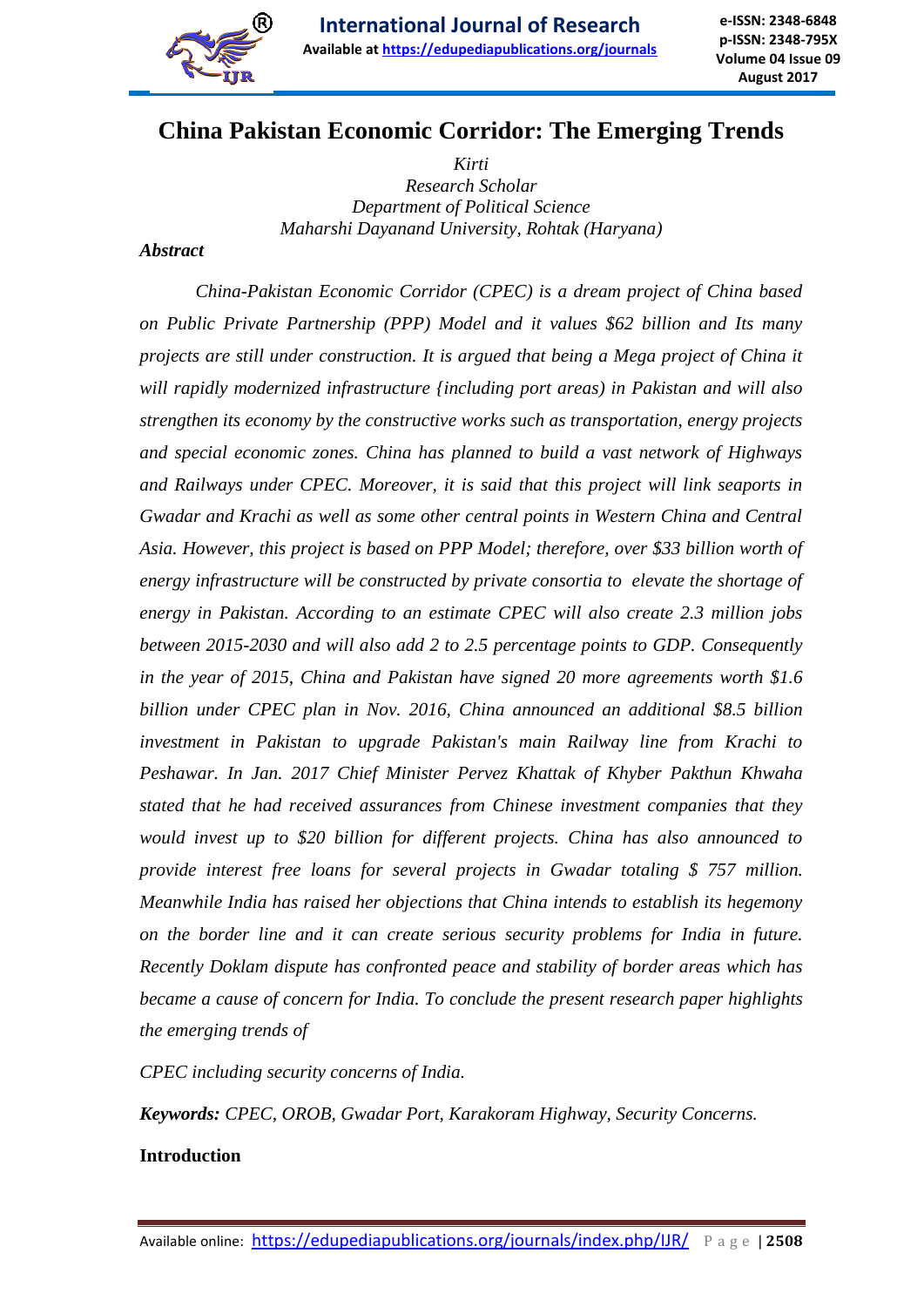

**e-ISSN: 2348-6848 p-ISSN: 2348-795X Volume 04 Issue 09 August 2017**

China-Pakistan Economic Corridor (CPEC) is a mega project of China which is now under construction. However, plans for this project were initiated in the decade of fifty and the motivated plan for the construction of Karakoram Highway started in 1959. Furthermore, China took deep interest in Pakistan's deep water harbor at Gwadar in 1998 which was started to construct in 2002 by China and it was completed in 2006. Here it is noteworthy to say that blockade of the Strait of Malacca by the U.S. and its allies would cut China off from Middle East oil supplies and from its second continent Africa. That is why: China is shoring up Sri Lanka's major part s and working feverishly with Pakistan to build on alternative route to Middle East and Africa as the China-Pakistan Economic corridor. Then the present form of CPEC was first suggested by Pakistan People's Party when Pakistan's president Arif Ali Zardari invited heads of all the political parties to a lunch in honour of the Chinese Premier Li Kequlang at the Aiwan-e-Sadr on 22 May 2013. Now both the countries agreed to build an economic corridor between the two states and both the countries signed MoU on Maritime cooperation, an agreement on boundary management system and another on border ports. In Feb 2014, Pakistani President Mamnoon Hussain visited China to discuss about the plan for economic corridor. In November 2014, China announced its intention to finance Chinese companies as part of its \$45.6 billion energy and infrastructure projects in Pakistan as part of CPEC. Further, China stated that CPEC will be a strategic game changer in the region, which would go a long way in making Pakistan a richer and stronger entity than ever before. Then on April 2015, Pakistan and China signed an agreement to commerce work on the \$46 billion agreement with approximately \$28 billion worth of fast tracked early 'Harvest Projects' to be developed by the end of 2018.

#### **The Emerging Trends of CPEC**

Pakistan stated in 2015 that China-Pak friendship is higher than the mountains. The same thing was also repeated by the China, in this regard, on 12 August 2015 both the countries signed 20 agreements worth \$1.6 billion for the advancement of CPEC projects. Meanwhile both the countries agreed to co-operate in the field of energy and space research. Likewise, in September and October 2015, the UK announced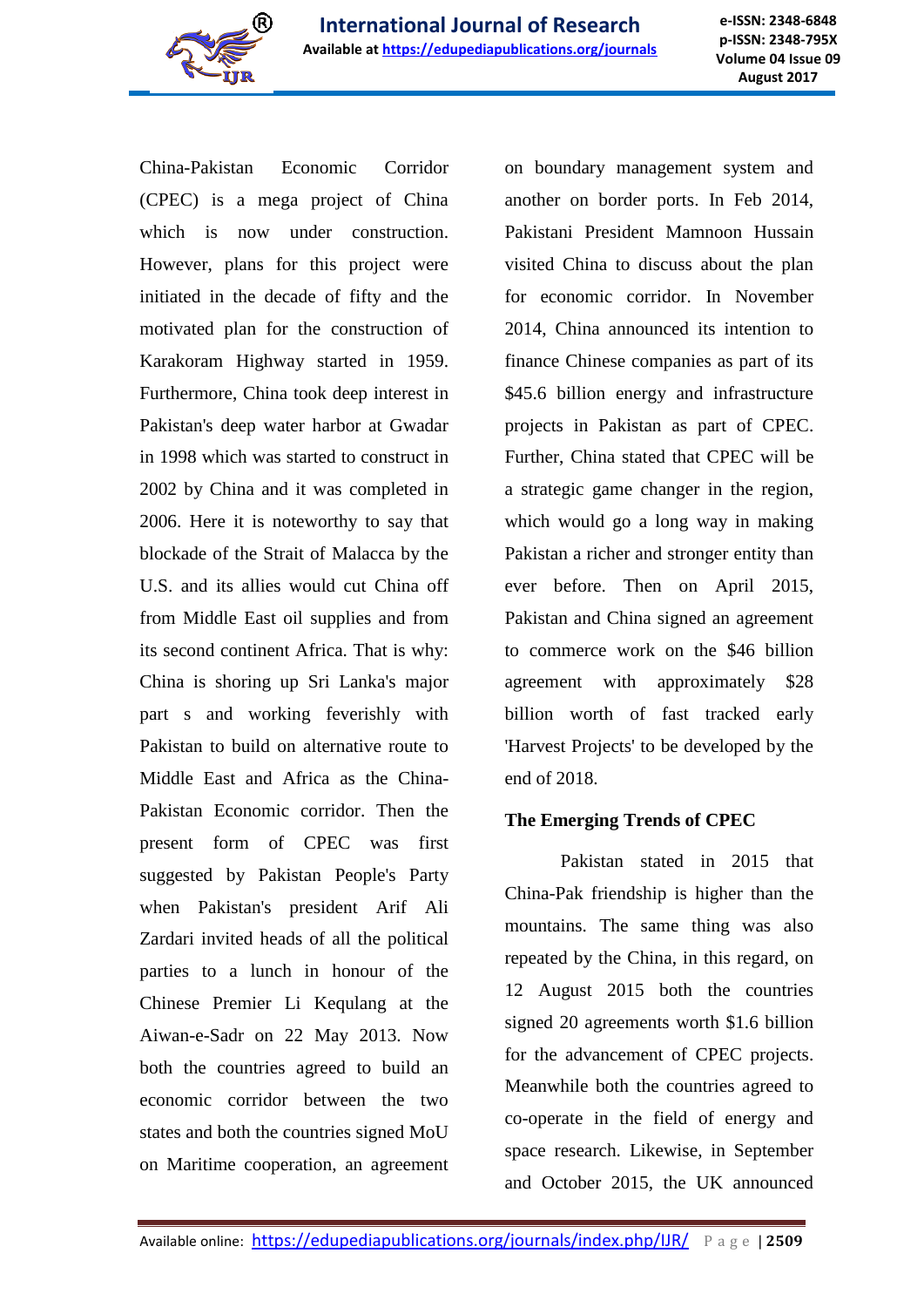

two separate grants to Pakistan for the construction of roadways and in November 2015 China Included CPEC projects into its  $13<sup>th</sup>$  five year development plan. In December 2015, China and Pakistan agreed to invest \$1.5 billion to set up an information and technology park as part of CPEC project. Further, on 8 April 2016, China signed worth \$2 billion of additional agreements covering infrastructure, solar power and logistics. In November 2016, the first convoy from China carrying almost 250 container meant for export to ports in Bangladesh, Srilanka, the UAE and the EU arrived in Gwadar port. It was the first formal operation of CPEC project. Next to it, on December 2, 2016, the first cargo train launching the direct rail route and sea freight service between China and Pakistan departed from Yunnan. Moreover, a cargo train loaded 500 tons of commodities left Kunming for port city of Guangzhou from where the cargo was to be loaded on ships and transported to Karachi marking the opening of a new route under CPEC. It is hoped that the new route will cut logistic cost up to fifty percent.

Meanwhile, in November 2016, China announced an additional \$8.5 billion investment in Pakistan to upgrade infrastructure including main railway

line from Karachi to Peshawar. In Feb. 2017, the Egypt also showed its interest in CPEC cooperation in March -2017, an agreement was signed for the projects including oil refinery, irrigation, motorway and hydro-electric projects worth of \$12.5 billion. From the initial value of \$46 billion, China invested \$13.79 in energy sector of Pakistan to curb the shortage of energy. An amount of \$11.19 billion was also invested in transport sector including 1240 km Karachi-Lahore motorway which is a six lane corridor. China also installed to modernize the Karakoram Highway which runs 1300 km from Kashgar, the ancient Silk fload crossing in Slnklang, all the way into the heart of Punjab. Though CPEC is very crucial for China and Pakistan. Therefore, China's aid exceeded to the US. Moreover, CPEC is 3218 km lengthy route that will be completed in the first phase of mega projects embodied by highways, railways and pipelines. It Is hoped that this mega project will be helpful to accelerate the pace of economy and eliminating Pakistan's energy crisis. It would also exceed FDI in Pakistan and it is estimated that CPEC project would produce seven lakhs direct jobs in Pakistan during the period of 2015-30 adding up the growth rate up to 2.5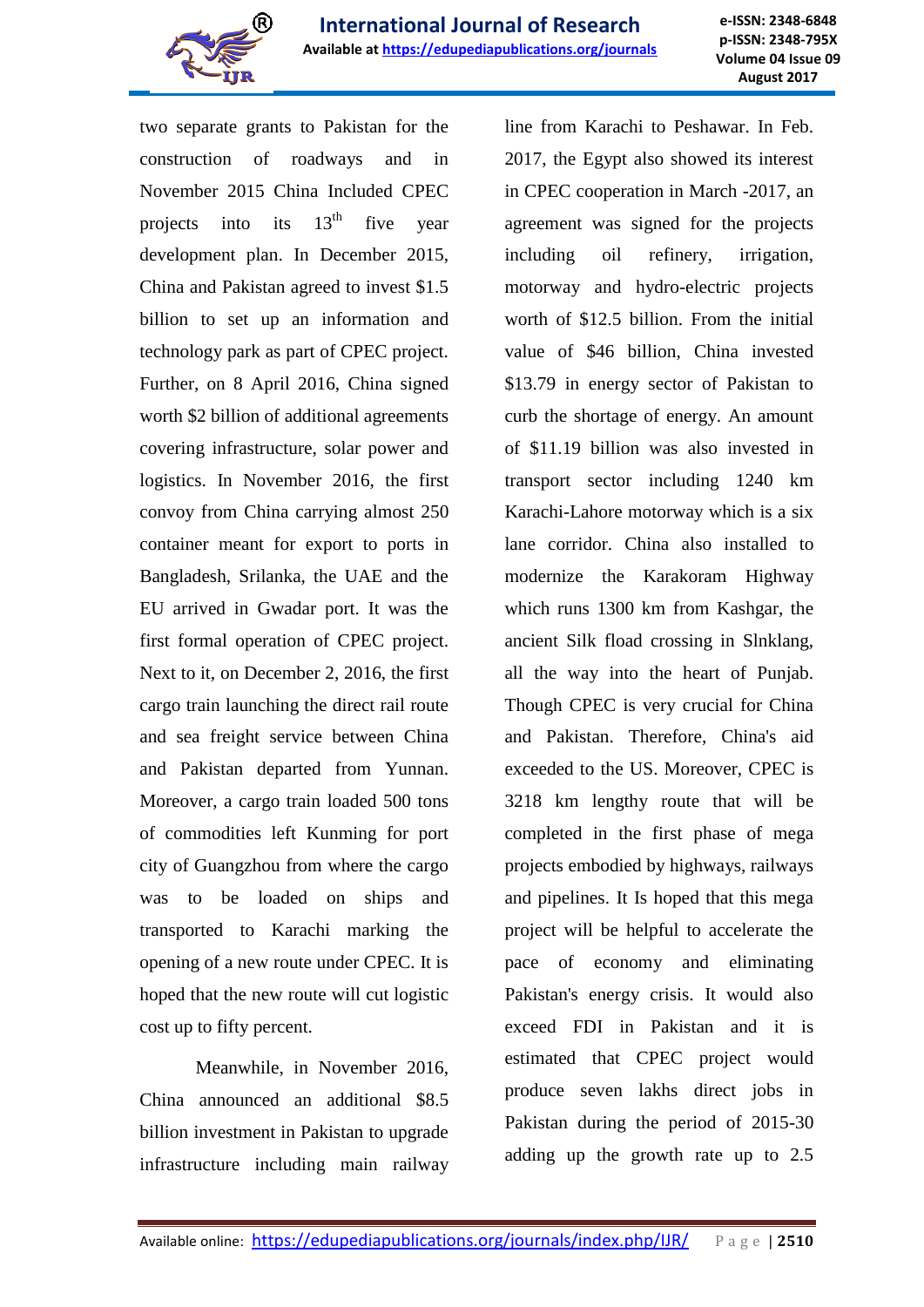

percent. In between CPEC will link China and Pakistan to the markets of Asia, Africa and Europe. After the operation of Gwadar port, it would reduce sea route distance of 5000km. Likewise, out of 20 agreements of energy, 14 power plants will oe able to produce 10,400 megawatts of energy by March 2018.

# **Major Projects under CPEC**

Some of the major projects under CPC are :-

#### **Gwadar Project**

The fact is that Gwadar is the crux of the CPEC projects which is envisaged to be the link between China's ambitious, 'One Belt-One Road' (OBOR) project and its maritime silk-road project. However, initial infrastructure works at Gwadar port were completed in 2007. Nevertheless, still today China plans to upgrade and expand Gwadar port stalled. China aims to upgrade it for the larger vessels up to the tonnage of 70,000 including the construction of \$130 million breakwater around the port as well as construction of a floating IPG facility connecting it with Iran-Pakistan gas pipeline. Moreover, the expanded port is located near a 2282 acre free trade area in Gwadar which is being modeled on the lines of the 'Special Economic

Zones' (SEZs) of China. It is said that business established in the SEZs will be exempted from Pakistani income, sales and excise duty for 23 years. The SEZs are to be completed in three phases. The china will grant Pakistan \$230 million to construct a new international airport in Gwadar which is to be operational by December 2017. The city of Gwadar is further being developed by the construction of a 300 MW Coal Power Plant and a new 300 bed hospital.

# **Roadway Projects**

China has planned upgrade and overhaul to Pakistan's transportation system under CPEC project. China has announced financing to \$10.63 billion for this purpose and \$6.1 billion have been allocated for constructing 'Early Harvest' roadway projects. Three corridors have been identified for cargo transport: The Eastern Alignment, Western Alignment and Central Alignment. China has highlighted the route of National Highway 35 as Karakoram Highway under CPEC plan. The Karakoram Highway spans the 887 km long distance between China-Pak border and the town of Burhan. The China has identified an area between Thakot and Rajkot for hydropower projects. Sections of NH-35 around these projects will be completely rebuilt in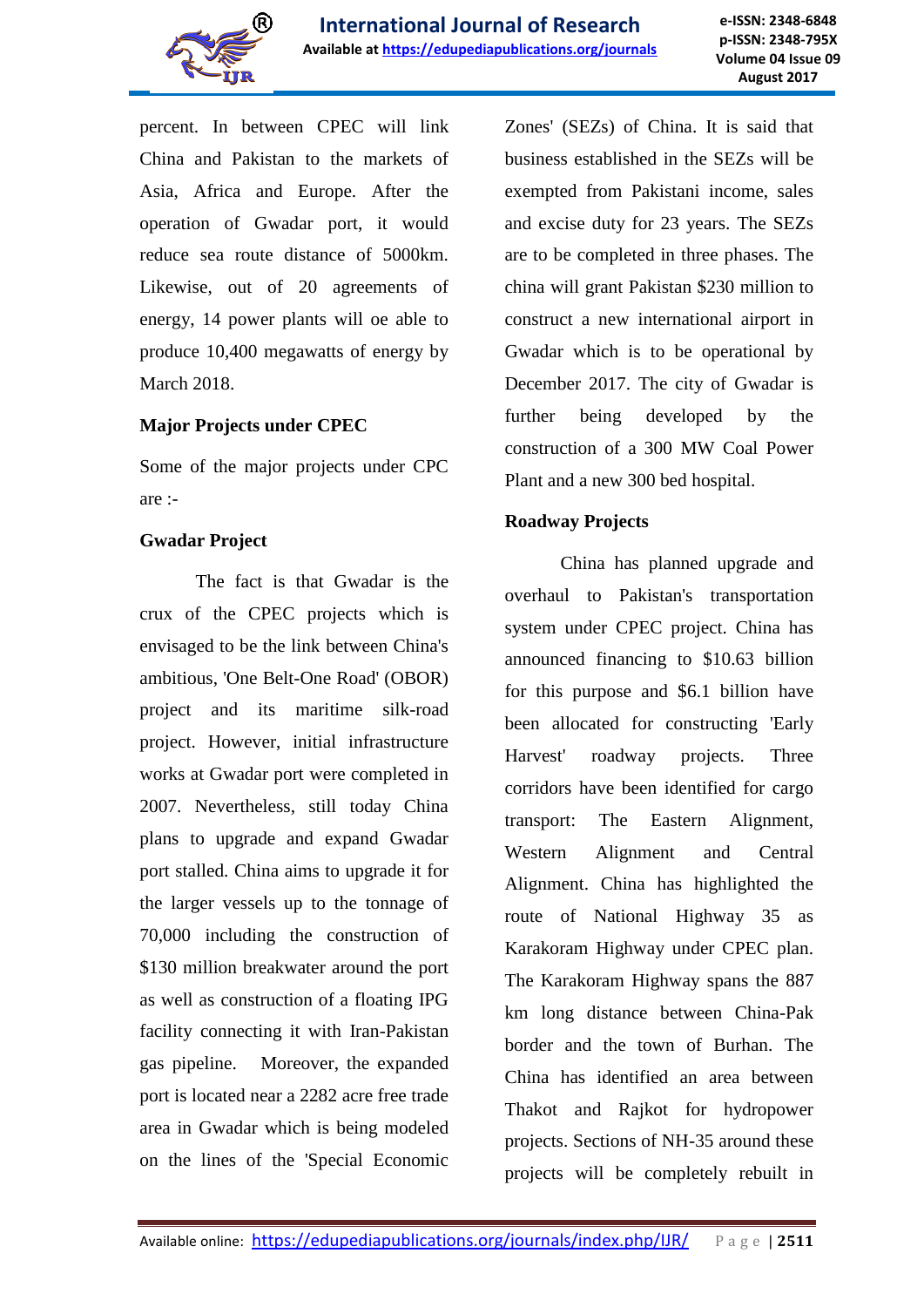

tandem with dam construction. Some improvement projects on this site are expected to be completed by January 2017. However, a large earthquake rocked the region in 2010 nevertheless; these projects were started again in 2015.

#### **Railway Projects**

The China has planned to reconstruct and overhaul the railway lines between Peshawar and Multan under first phase. In the second phase, it has marked Multan and Hyderabad railway line and phase three of this project has been identifying by the green line between Hyderabad and Karachi. Therefore, the CPEC project emphases to upgrade Pakistan's agreeing railway system including rebuilding the entire main line between Karachi and Peshawar by 2020. It is estimated that the railway will provide direct excess for China and East Asian goods to Pakistani seaports at Karachi and Gwadar by 2030. The CPEC 'Early Harvest/ plan aims at to overhaul of 1687 km long main line between Karachi and Peshawar. The CPEC project also includes a plan to connect Gwadar to the town of Jacobabad (Sind) which is at the intersection of main line two and three. Moreover, under the CPEC plan Lahore Metro's construction work has been started and it will complete in 2025 with its increasing

capacity. Likewise under the CPEC project a construction of 682 km long Khunjerab Railway line will also be completed by 2030.

#### **Energy Project**

Today Pakistan's energy generating capacity is 24630 MW which shows a shortage of 4500 MW. Keeping the tact In view, the CPRC project has focused to invest \$33 billion In energy sector and as a part of 'Early Harvest scheme of the CPEC, an estimated 10,400 MW of electricity generation Is to be made by March 2018. This work will be done by private sector and the EXIM Bank of China will finance these private investors. Likewise, China's Zonergy Company has constructed the largest solar power plant near the city of Bahawalpur with the capacity of 1000 MW by December 2016. A wind farm is also under development by Hydro-China at a cost of \$1:5 million to generate 50 MW of electricity. The China has also financed for SK Hydro power plant in Kaghan Valley of Pakistan's Khyber Pakhtunkhwa province. Therefore, despite many renewable energy projects, the China has invested a worth of SS.8 billion coal power projects which are to be completed by 201S.

# **LPG Project**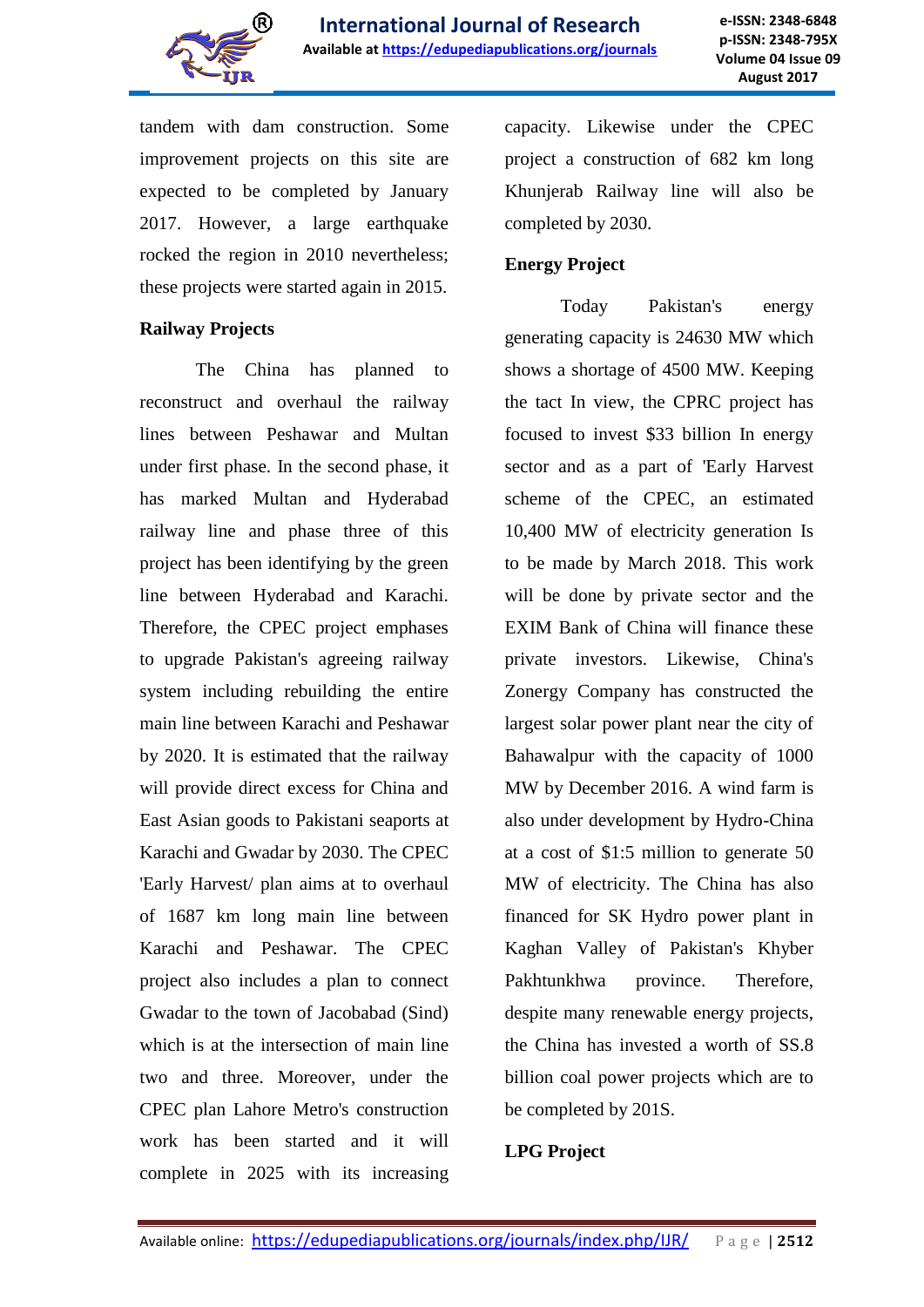

The China has announced to build a \$2.5 billion 711 km gas pipeline from Gwadar to Nawabshah as a part of CPEC. This pipeline is designed to be a part of 27751cm long Iran-Pakistan gas pipeline. However, this project is to be constructed by 2018.

#### **India's Security Concern**

India has always raised objection to the CPEC project as upgrade works to the Karakoram Highway in Gilgit Baltistan territory that India claims its own. During the visit of our PM Sh. Narendera Modi to China in 2015, our Foreign Minister Smt. Sushma Swaraj objected that the entire CPEC project passing through Giigit-Baltistan are unacceptable as they require construction in the claimed territory. Moreover, India repeated India's stance during a meeting in August 2016 with China's Foreign Minister Wang Yi- stating that India would resolutely oppose the corridor in Kashmir. However, India did not object to Chinese construction of the Karakoram Highway between years 1959 to 1979. But after 2010 earthquake, the presence of Chinese troops in the region irritated India, when the Chinese construction companies took part in 14 posts - earthquake reconstruction projects in the disputed region. India raised her territorial objections. Today

India think that China and Pakistan do not Intend only to develop corridor but also It Is motivated by the strategic intent of besieging India. But china has always dismissed India's concern and described that CPEC is only a commercial project. Former Indian Security Advisor, Mr. M.K. Narayanan stated in May 2016 that CPEC must be viewed as a major security threat to India by the both countries. Still today India thinks that CPEC is a great security concern and it will be opposed by India at every step.

# **Conclusion**

To conclude, CPEC is not only related to infrastructure development activities, but also it is broadly related to various areas of corporation such as energy, agriculture, service and technology. It has paved a way to economic cooperation between Pakistan and China. Now both the countries seem to cooperate on anti-narcotic efforts. This project will provide China an alternative route for energy supply as well as a new route by which Western China can conduct trade. Some of the scholars state that CPEC will write a new history of globalization. Moreover, it is a landmark project in the annals of history of Pakistan. Nevertheless, we cannot ignore the fact that CPEC project has created security tensions for India. That